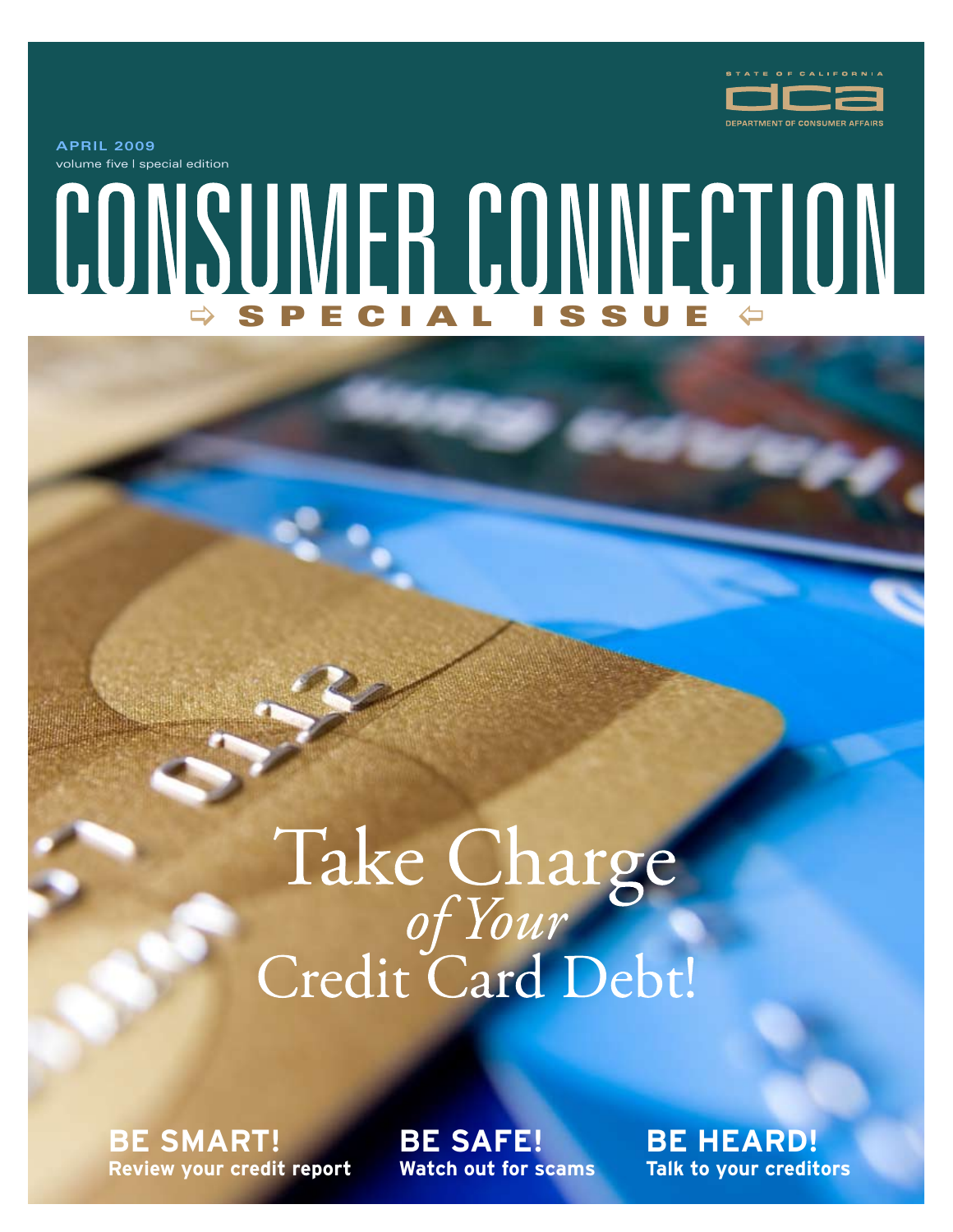

Design & Editing. If you have any questions or comments, please e-mail us at **consumerconnection@dca.ca.gov**.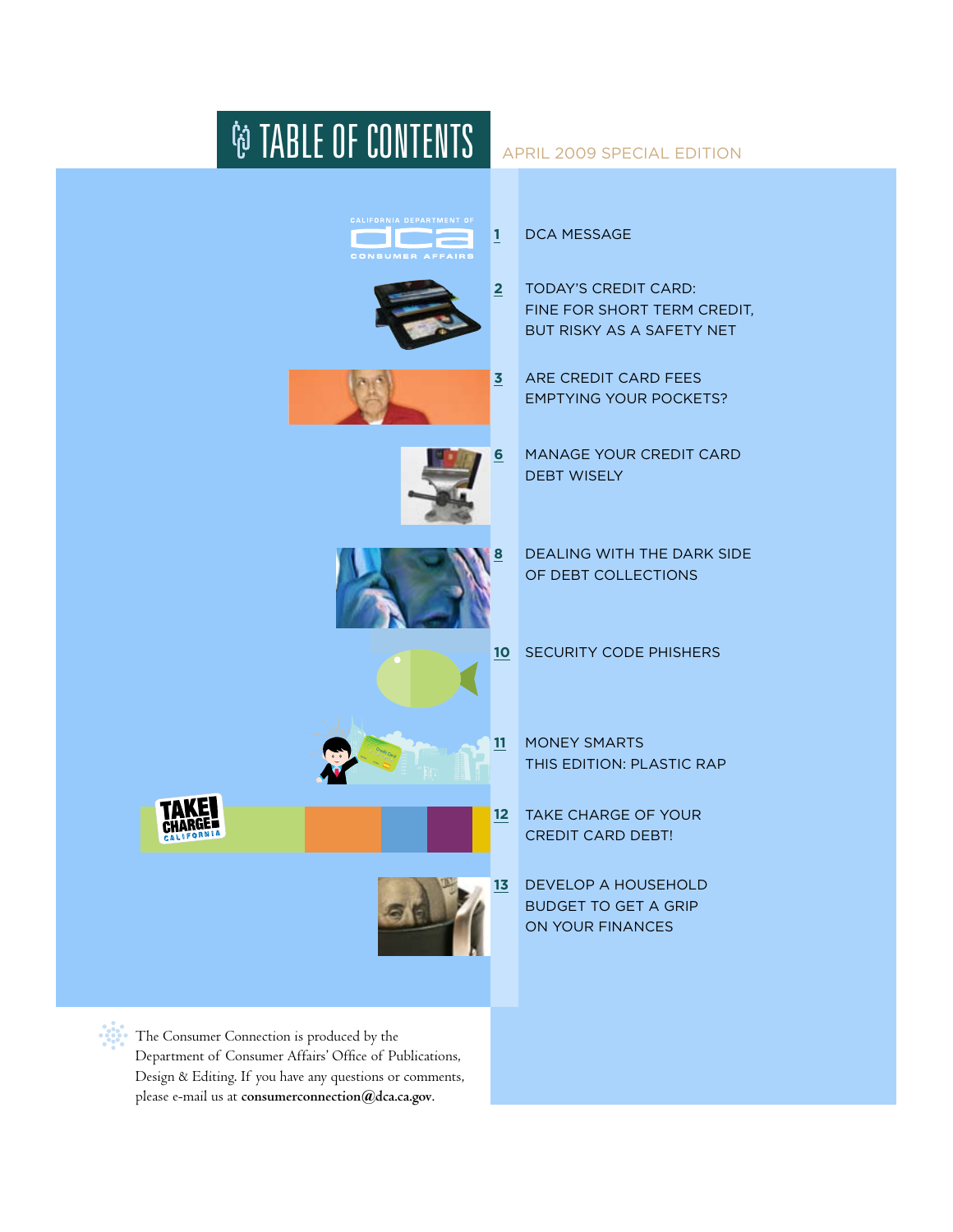*From the Department of Consumer Affairs*

### Welcome to this special edition of Consumer Connection.

It is estimated that Californians together hold approximately \$135 billion in credit card debt. Many Californians may have been able to handle their credit card debt when the economy was more robust. But in today's economy, it is becoming harder and harder for many Californians to make ends meet. One of the reasons is that so many of us have monthly payments that take a big chunk of our monthly disposable income.

That's why the Department of Consumer Affairs is beginning a new phase of our Take Charge, California! consumer empowerment campaign. Take Charge of Your Credit Card Debt is designed to provide information and resources to Californians struggling with credit card debt.

We are planning to hold phone banks, where consumers can call and get advice from experts on how to manage their credit card debt. We'll also be working with other

government agencies, non-profit organizations and others. And, of course, we will be putting information and resources on our Take Charge, California! Web site at **www.TakeChargeCA.ca.gov**.

In this special edition of *Consumer Connection* you will find articles on how to manage your credit card debt and how to minimize the amount you pay in credit card fees. You'll also learn a little bit about how credit card companies work, and discover why it's not a good idea to lean on credit cards to help you through bad times. There is also a financial tip sheet included in this issue to use as a quick reference guide.

Even though we are focusing on helping consumers through these tough economic times, we hope that consumers will become more empowered to manage their credit cards even when the economy is rosy. In other words, today's tough economy may be a blessing in disguise if it teaches us valuable lessons about credit, debt, and managing our money.

California Department of Consumer Affairs



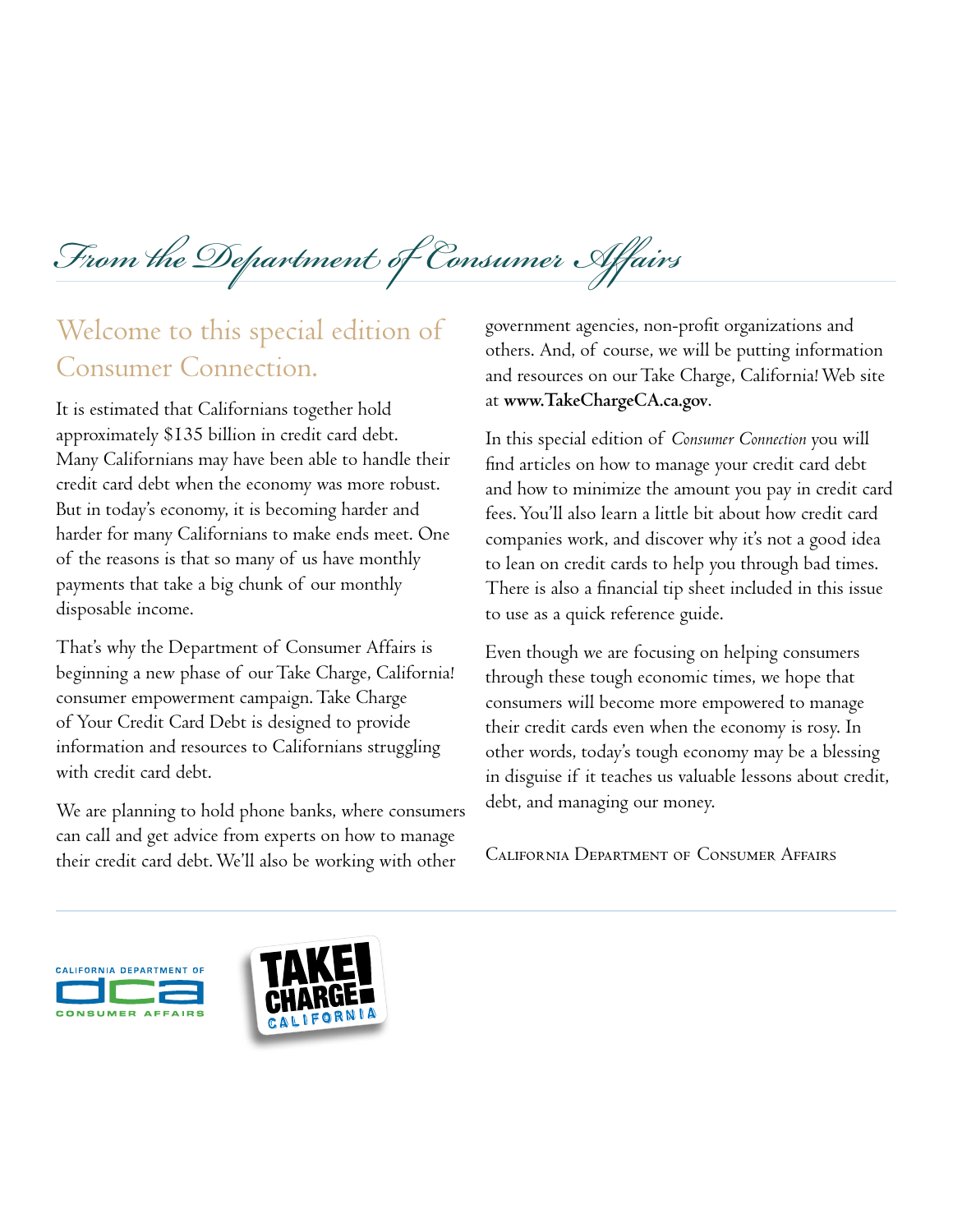# TODAY'S CREDIT CARD: Fine for Short Term CREDIT, BUT RISKY AS A SAFETY NET

Tredit card debt is pinching<br>
many of us a little harder<br>
these days. Revolving debt,<br>
mainly from credit cards, is close to a many of us a little harder these days. Revolving debt, trillion dollars nationwide, according to the Federal Reserve. By some estimates, California households owe more than \$135 billion on their credit cards, with an average balance close to \$10,000. The totals over the last few months have never been higher.

Why? At one time, the credit card was a simple and convenient short– term loan instrument. Based on your income and credit history, you could borrow a certain sum, and as long as you stayed within that limit and paid on time, you paid little or nothing for the loan. At worst, you paid a predictable interest that, along with payments toward principal, would free you from debt in a reasonable time. Those days are gone.

Many consumers do not realize that over the past 25 years credit cards have changed. At one time they generated little or no profit and were a convenience provided to customers by banks or merchants. Today they are the major profit center for a wide range of financial institutions.

Similarly, consumers have little awareness about how credit card laws and regulations have changed, including bankruptcy.

Consumer groups admit that as much as ten percent of credit card debtors have spent money they did not have on what they did not need. However, according to Elizabeth Warren, Chair of Harvard Law School, 90 percent of credit card users get into heavy credit card debt because of the loss of a spouse, loss of a job, a serious illness, or a "perfect storm" of all three. And subprime credit cards, one of the fastest growing segments of the credit industry, have been specifically targeted to families with marginal

credit. Subprime cards can push some consumers over the edge into deep debt. New bankruptcy requirements may make it difficult for them to retire that debt. This is all tied

together with a common thread: Many people are looking to plastic to tide them through bad times, something today's credit card was never designed for. This has resulted in long- term financial distress.

To help inform our readers about this complex area of credit, *Consumer Connection* has prepared the "A to Z Guide to Credit Cards," which is available online. This guide offers definitions, tips, and directions for you, the California consumer, so you can better understand how credit cards work, how to resolve complaints, deal with debt, clean up your credit score, and shop for a credit card that meets your needs.

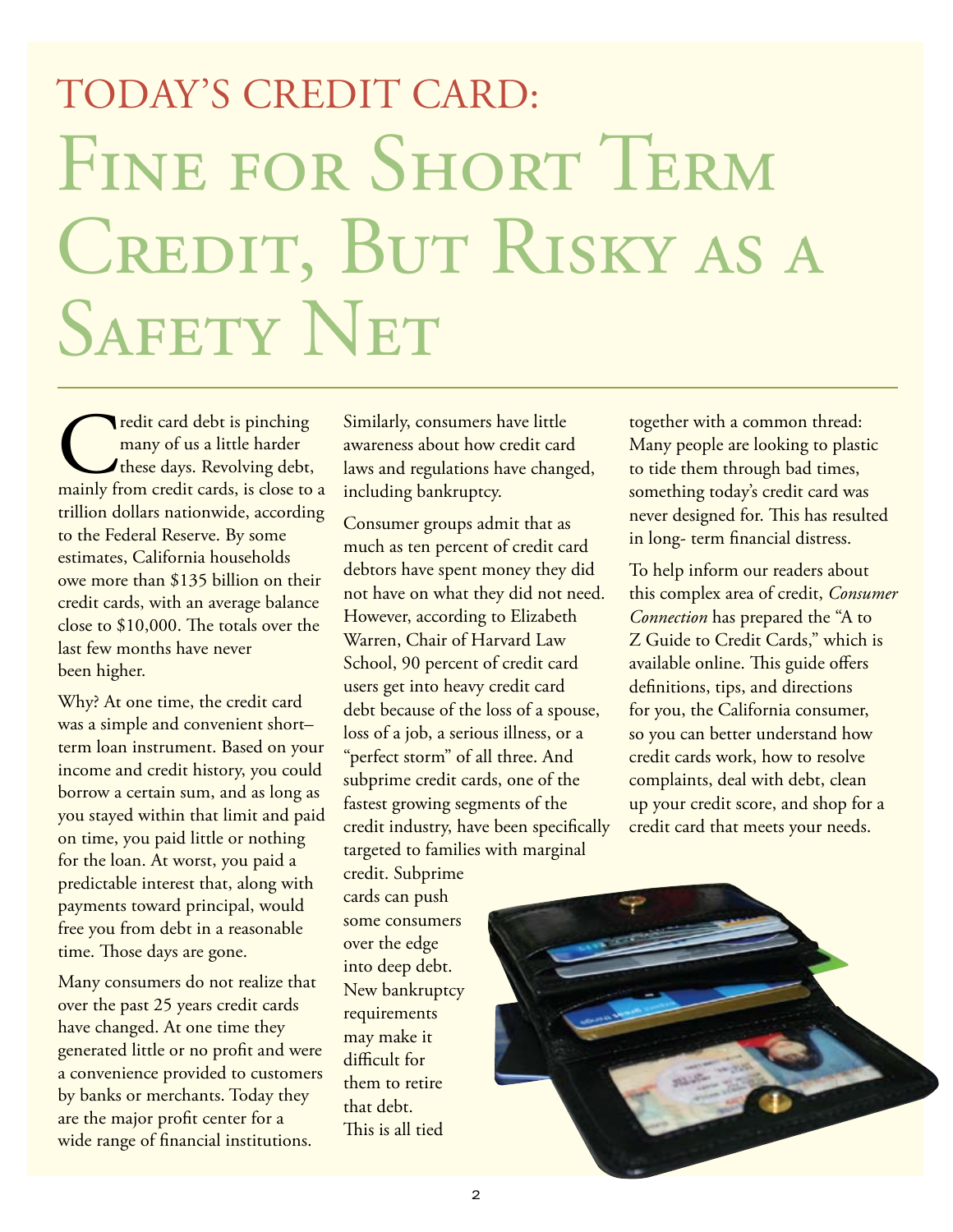# Are credit card fees **emptying your pockets?**

>>>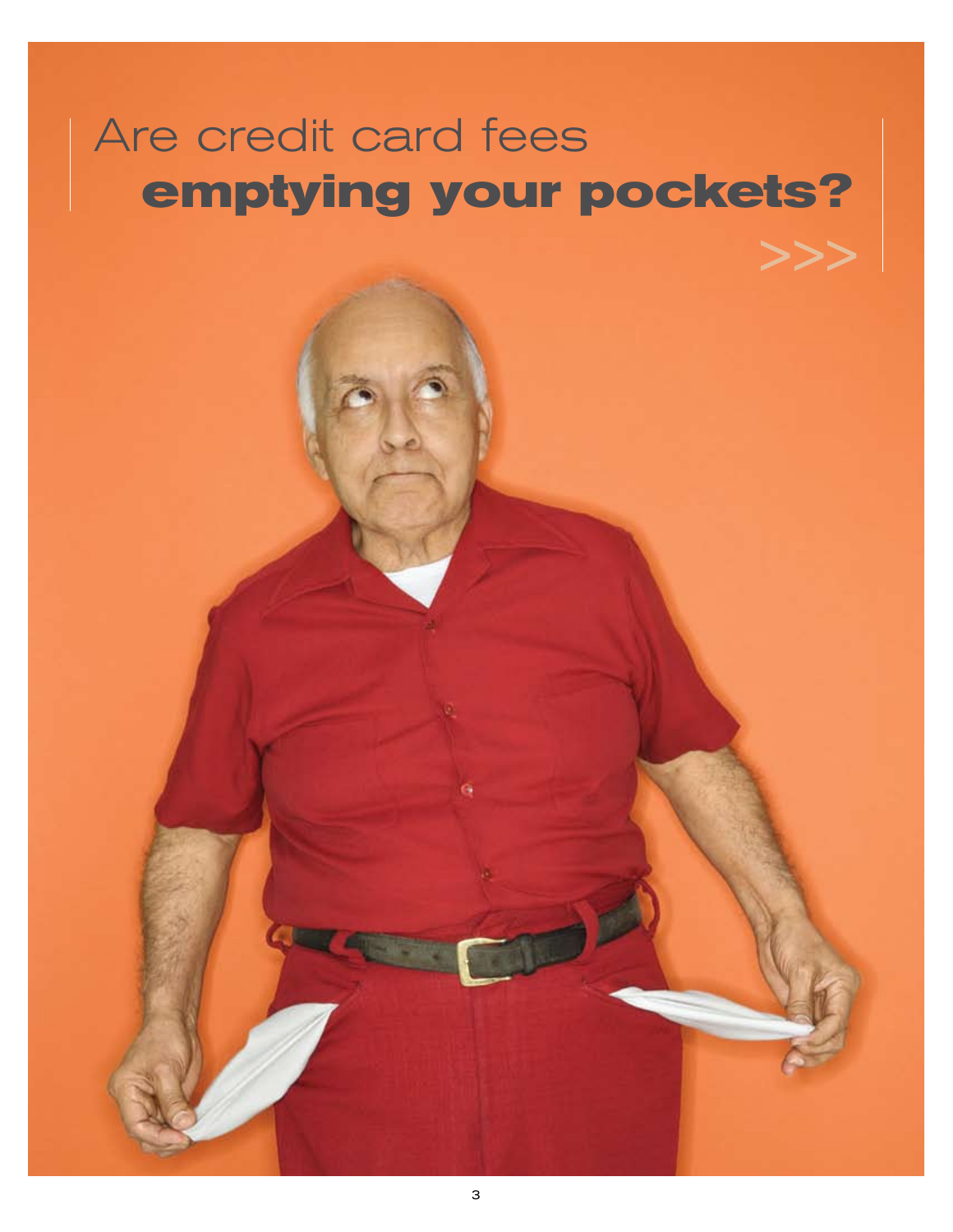Are credit card fees **emptying your pockets?**



Would you be surprised if your bank or credit card company did something like this?

- > Raised your interest rate, then applied the higher rate to your old charges.
- > Gave you just a couple of weeks to make a payment, then charged you a fee as high as \$30 for being just one day late.
- > Charged a penalty fee for going over your credit limit, then charged interest on the penalty fee.
- > Charged you a higher rate if you were late paying some other credit card.

You might be surprised to hear about these tactics, but you shouldn't be. Such practices are common for some credit card companies. In most cases, the fees were even explained in the fine print disclosure materials given to cardholders. Do cardholders read and understand those statements? Maybe not.

In the fall of 2006, the General Accounting Office (the investigative arm of Congress) issued a 114-page report that detailed the difficulties consumers have with disclosure statements from banks. The report, *Credit Cards: Complexity in Rates and Fees Heightens Need for More Effective Disclosures to Consumers,* **(www.gao.gov/ new.items/d06929.pdf)** concluded that most people did not understand penalty rate increases, default interest rates, how late payments are calculated, and other related matters. The result is that, for some consumers, interest charges and credit card fees mount so quickly that a cardholder is unable to pay off the debt for years.

In January 2007, the Senate Banking Committee, led by Senator Chris Dodd of Connecticut, began hearings on credit card fees. "'Caveat emptor' or 'buyer beware' should not be used to defend the myriad of confusing, misleading and in some cases predatory practices which have become standard operating procedure for some in the credit card industry," Dodd said at the time.

In spring of last year, Dodd introduced reform legislation called the Credit Card Accountability, Responsibility and Disclosure Act (the Credit CARD Act) that targeted the most abusive practices. The bill

is backed by several leading consumer groups including Consumers Union, the Consumer Federation of America, and Consumer Action. Earlier in 2008, Congresswoman Carolyn Maloney of New York offered a package of similar bills called the Cardholder's Bill of Rights.

Federal regulatory agencies have tackled the issue, too. The Federal Reserve Board, the Office of Thrift Supervision, and National Credit Union Administration have issued a joint proposed rule that would define certain practices (including many of those mentioned at the beginning of this article) as unfair or deceptive. "The proposed rules are intended to establish a new baseline for fairness in how credit card plans operate," said Federal Reserve Chairman Ben Bernanke. "Consumers relying on credit cards should be better able to predict how their decisions and actions will affect their costs. At present, this is not always the case."

It's not just credit cards that have the extra fees. In 2006, consumers paid more than \$36 billion in various fees associated with checking and savings accounts at depository institutions banks, thrifts, and credit unions, according to a 2008 GAO report on bank fees.

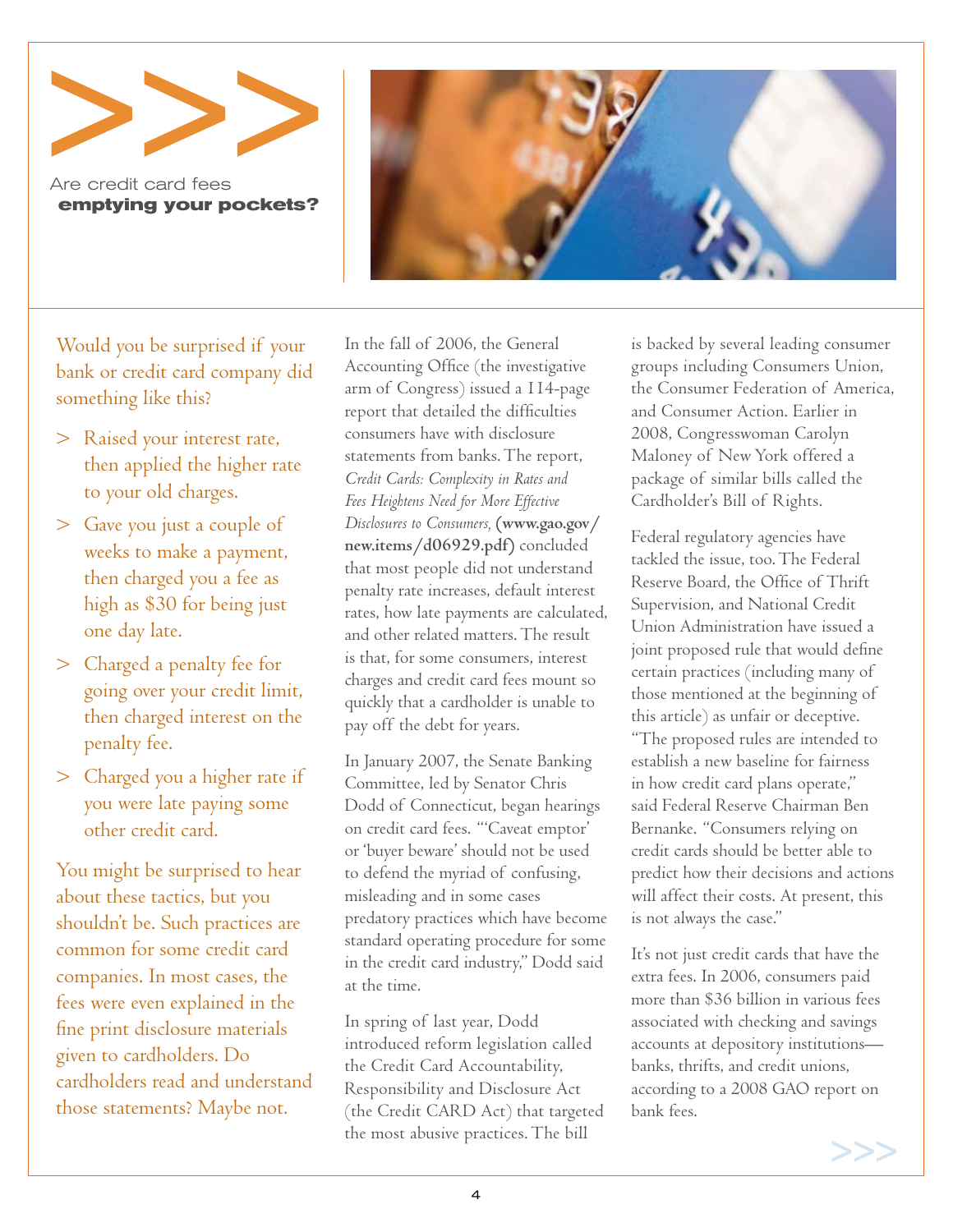### Here are some examples of bank transaction fees:

- > Account maintenance fee
- > ATM balance inquiry fee
- > ATM card replacement fee
- > ATM denied transaction fee
- > ATM fee
- > Cashier's check fee
- > Check enclosure fee
- > Check imaging fee
- > Check printing fee
- > Checking account fee
- > Counter check fee
- > Debit card annual fee
- > Early withdrawal fee
- > Foreign ATM fee
- > Insufficient funds fee
- > Low balance fee
- > Money order fee
- > Notary fee
- > Overdraft fee
- > Pay-by-phone fee
- > Per transaction fee
- > Return of deposited item fee
- > Safe deposit box fee
- > Stop-payment fee
- > Telephone payment
- > Teller fee
- > Wire transfer fee

### Here are some tips from various consumer sources on how to avoid the penalty fees that really hit you where it hurts – your credit score and your pocketbook.

- > Never make a credit card payment late.
- Never bounce a check.
- > Never go over your credit card limit.
- > Never take a cash advance on your credit card.
- > Never use "convenience checks" sent out by your credit card company.

ST DUE

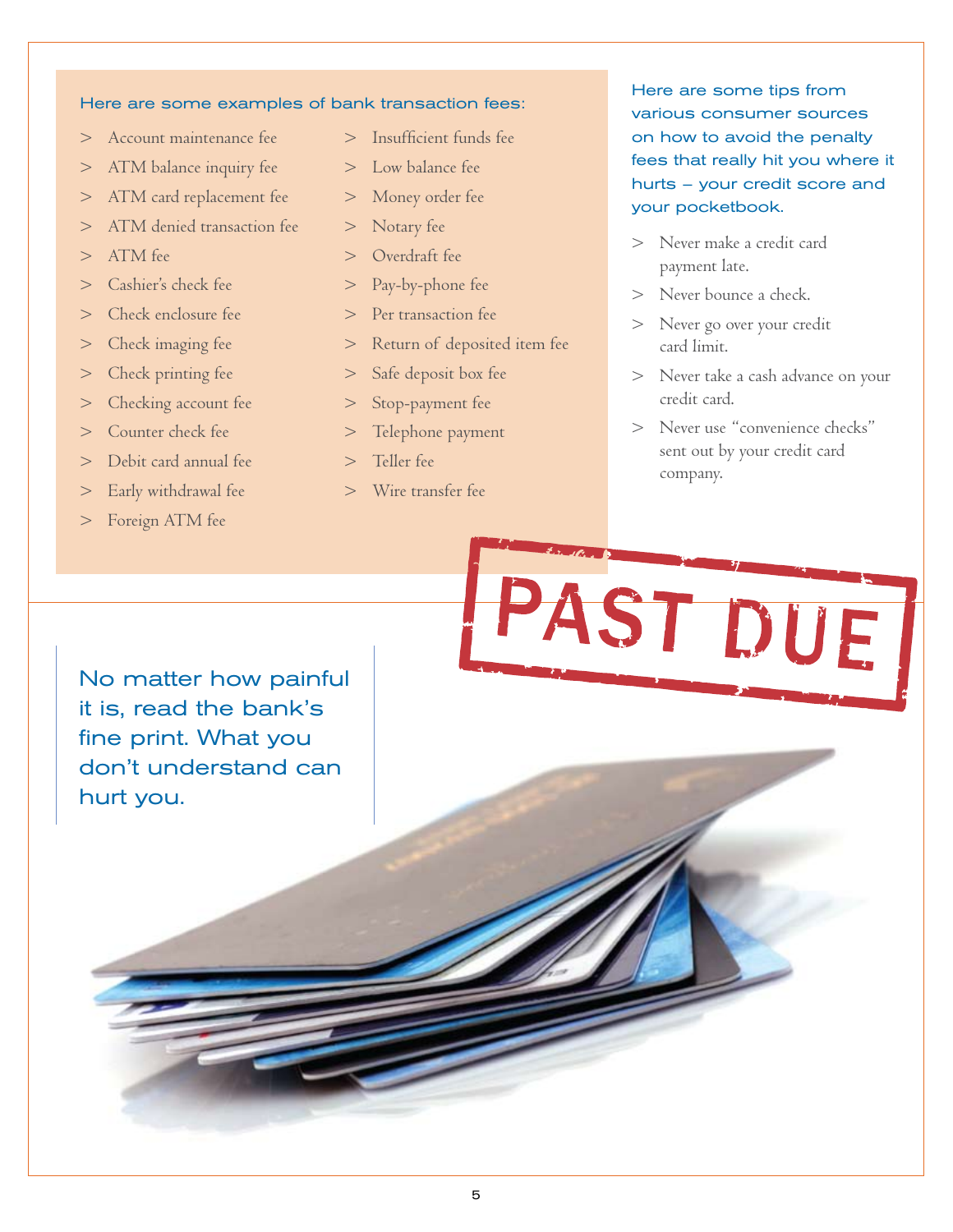# **Manage** Your Credit Card **Debt wisely**

**Don't let a struggling economy take your finances hostage**

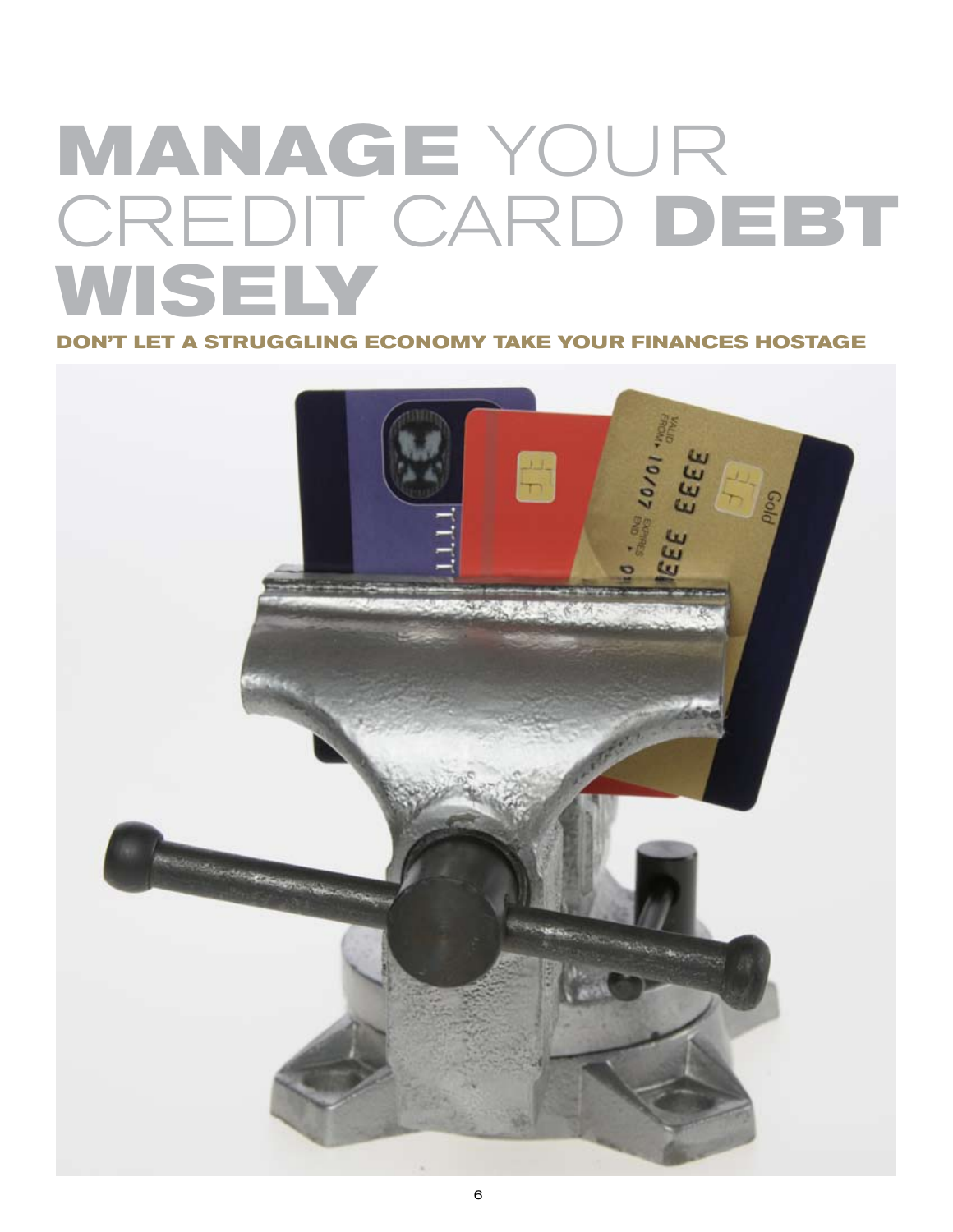For many individuals and families in today's<br>
For economy, consumer credit card debt has be<br>
an increasingly burdensome drain on their<br> **FEGOUICES** And no wonder Credit card debt nations economy, consumer credit card debt has become an increasingly burdensome drain on their resources. And no wonder. Credit card debt nationwide more than quadrupled from 1989 to 2006, rising from \$211 billion to \$876 billion. Californians' share is well over \$100 billion.

Carrying a huge credit card debt can squeeze family finances even in good economic times. But in tough economic times like these, it can make the situation downright desperate.

With some hard work and perseverance, however, it is possible to get a grip on credit card debt and improve your overall financial health. The key is to find expert help and invest the time to make a plan and then stick with that plan. Over time, not only will be managing your credit card debt, but you'll be taking steps to eliminate it.

### Most consumer debt reduction experts agree that there are some essential elements to a credit card debt reduction plan:

**Only spend what you have.** This may sound basic, but it's probably the most important step. If you live within your means and don't spend money you don't have, you will avoid credit card debt. It's that simple. When you're about to pay for something with a credit card ask yourself if the money would be better spent by paying off your debt. If you find it too easy to take out your credit card to pay for something you otherwise couldn't afford, put it in a drawer and don't carry it with you. That way you'll have to make a conscious decision about whether or not to use it, and it will still be there for emergencies.

**Make your payments on time and pay more than just the minimum amount due.** Credit card companies make a sizable amount of their money from charging late fees to consumers to pay late, and by charging interest on large outstanding balances. If you pay just the minimum amount due, you're paying mostly interest. By reducing the principal – the amount you've actually spent – you can reduce your monthly credit card bill over time and save yourself money. Whenever you can, pay your credit card bill in full – you'll avoid interest payments.

**Look for the right credit card for your situation.** It's a good idea to take a look at your credit card situation every six months or so and to look for cards that have

lower interest rates. When you're doing that, don't assume your current credit card issuer is unwilling to lower your interest rate. Ask them. Let them be the ones to tell you no.

Beware of no- or low-interest credit card offers. Most usually change their rates after short time, so read the fine print carefully. If you use no- or low-interest rate cards to get a break on paying interest for a while, have a strategy for what to do when the low "teaser" rate is up.

Also, if you've reached the limit on your credit card, it is often a good idea to ask for a higher limit. If you've maxed out, credit bureaus and creditors see you as less appealing than someone who has room on their credit cards. Remember, though, not to put any more on your credit card. The additional dollar limit should be for show, not for actual use.

**Review your statements each month.** Make sure that what has been charged to your credit card was charged by you. Reviewing your statements will also show you how much you're spending, and where. Evaluate your credit card spending each month so you can see what expenditures were necessary and what weren't. This will help you develop better spending habits.

**Don't be afraid to address problems.** If you have questions about your bill or don't understand all the charges, contact your credit card company right away. The longer you wait, the harder it will be for you to get your money back. Also, if you think you're going to have problems making your credit card payment, it's best to contact your credit card company immediately. They will often be willing to be more flexible with a consumer who asks for help than with a consumer who does nothing.

**Stay with it. Getting out of debt can take <sup>a</sup> very long time.** Take it one day at a time. Whenever you are about to buy something, ask yourself if the money should go to pay off your debt instead. By sticking with your plan, your financial situation will improve from month to month. It may seem like progress is slow at first, but you will eventually become debt free.

Remember, credit can be a great tool but it all depends on whether you use it wisely or not. Make the most of you credit and take charge today!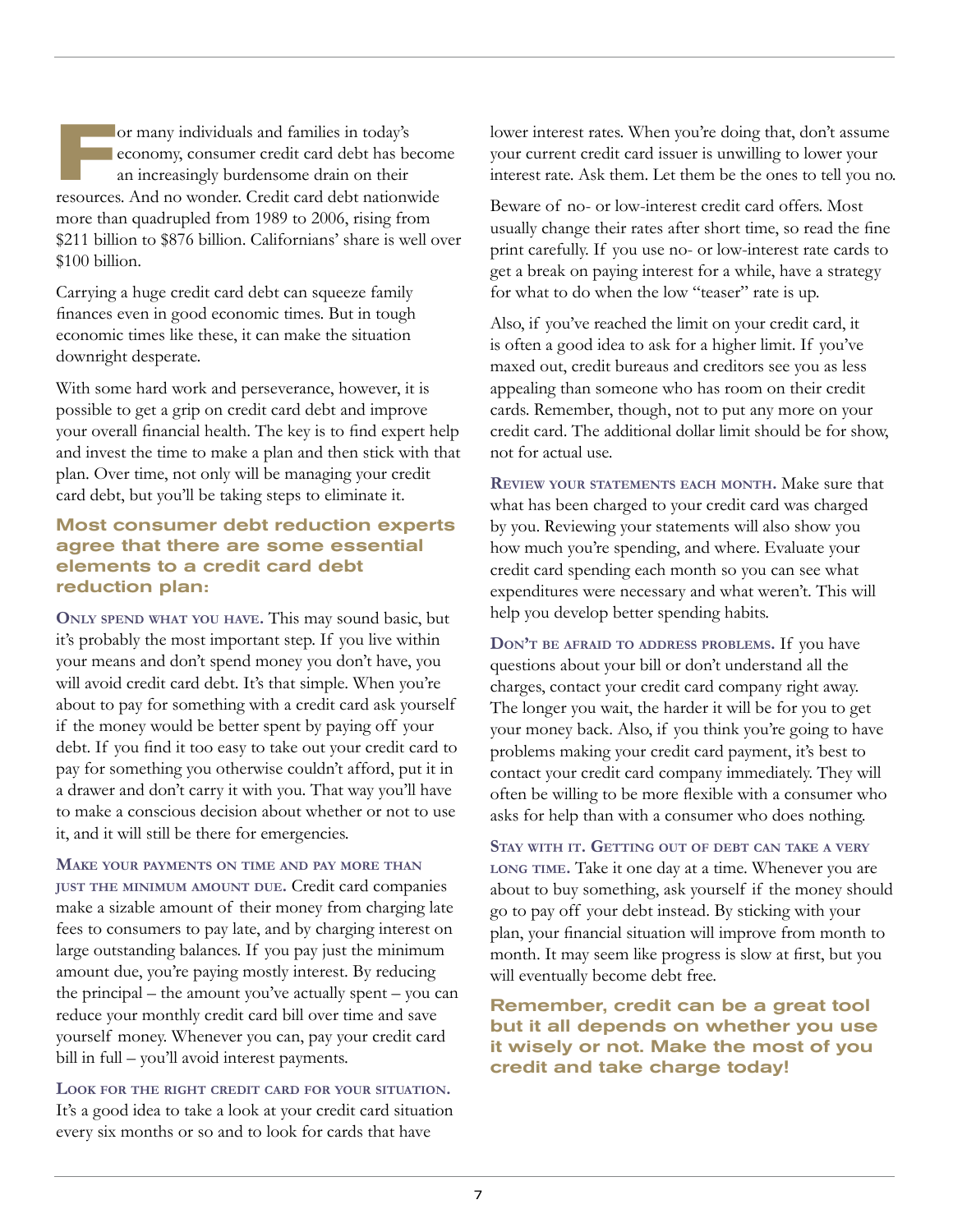# Dealing with the dark side of debt collections



**People lose their jobs, marriages break up, people get sick. If any of these have happened to you, your bills may be piling up, and your credit may be sinking.**

**And just when things are getting really bad, debt collectors start calling.**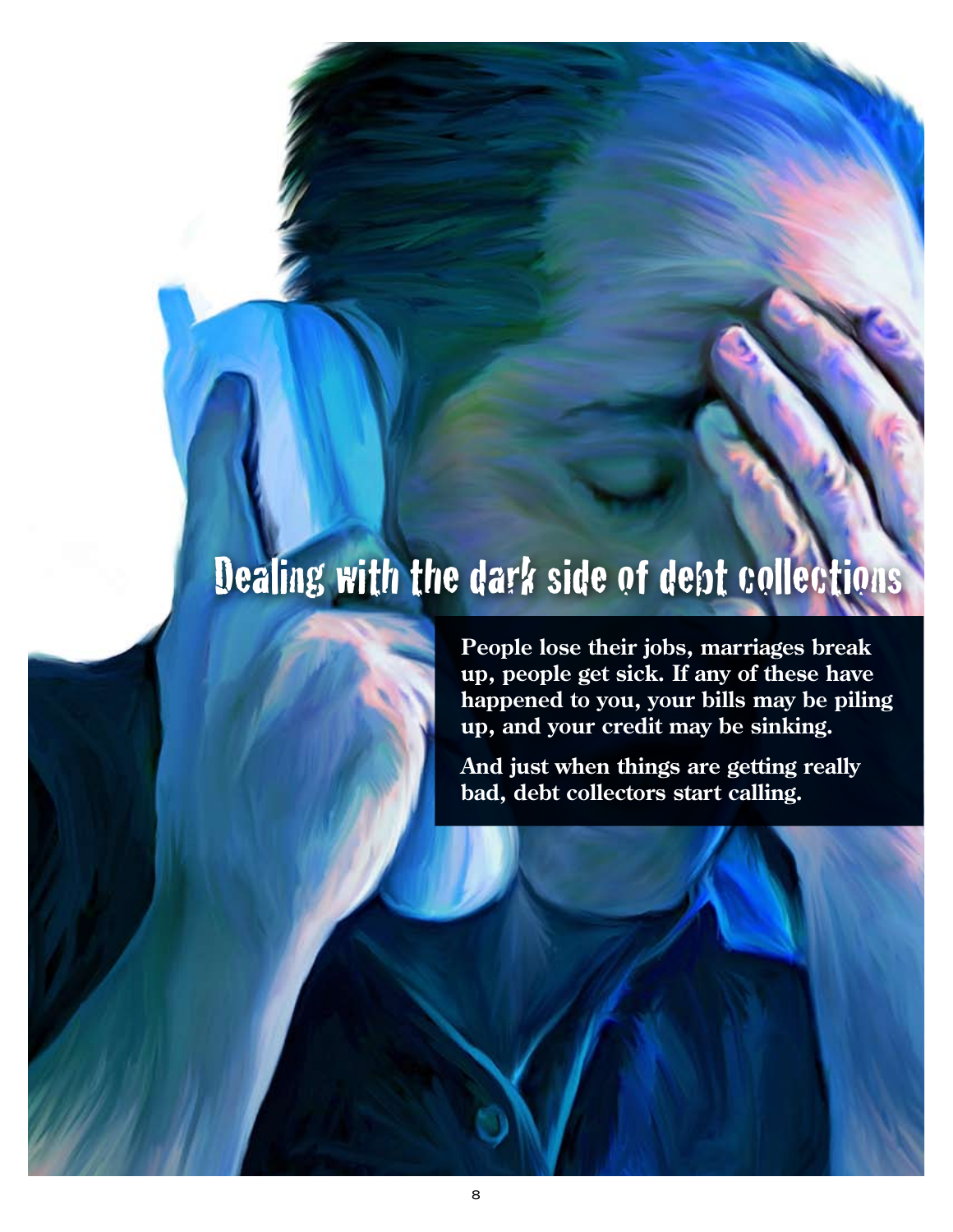You may be tempted to dodge their calls and ignore their letters, but that won't help much. In fact, it's exactly the wrong thing to do. If you ignore debt collectors' demands for payment, you may end up with a court judgment against you. With a court judgment against you, a debt collector could go after your wages (even for a future job) and other property you own, now, or in the future. You don't want that.

Even so, that doesn't mean you should pay a bill you don't owe or allow yourself to be harassed by debt collectors. You have rights.

A Legal Guide from the Department of Consumer Affairs (DCA) has information about how to respond to a debt collector. The guide, *What to do if You Receive a Demand for Payment from a Creditor or a Debt Collection Agency*, is available online at **www.dca.ca.gov/ publications/legal\_guides/index. shtml**. Call 800.952.5210 to have printed copies mailed to you.

**Remember**: A debt collection agency collects debts originally owed to other businesses and creditors. In most instances, collection agencies handle unpaid credit card or medical bills. These debts are considered "unsecured" because they are not tied to consumer goods such as a house or car.

### Here are a few tips on dealing with debt collectors:

- If you don't owe the money, say so. You may have been the victim of identity theft or forgery. Provide details and proof.
- If you paid the bill before it went to a collection agency, provide cancelled checks or receipts.
- If you owe the money, arrange to pay it if you can. Don't promise to pay if you can't. Debt collectors keep track of such "broken promises." Ask if the collector will accept a lower amount to settle the bill. This approach often works, but get the agreement in writing.

California law prohibits deceptive, dishonest, unfair, and unreasonable debt collection practices, and regulates communications by collectors. For details on what debt collectors can and can't do, see the DCA Legal Guide *Summary of the Fair Debt Collection Practices Statutes*. The guide is available online at **www.dca.ca.gov/ publications/legal\_guides/index. shtml**. Call 800.952.5210 to have printed copies mailed to you.

### Credit repair scams

You've seen the ads in magazines, on daytime TV, or even in signs posted at grocery stores and apartment complex laundry rooms.

"Credit problems? No problem!"

"We can remove bankruptcies, judgments, liens, and bad loans from your credit file forever!"

"We can erase your bad credit — 100% guaranteed."



Legitimate, professional credit counseling may be able to help you rebuild your credit and reduce your debt, but the FTC reminds consumers that no one can legally remove accurate, negative information from your credit report. In most cases, negative information will remain on your credit report for seven years.

Members of the National Foundation for Credit Counseling, most of which are known as Consumer Credit Counseling Service, sponsor a Web site to help consumers find a trained, certified counselor. Visit **www.DebtAdvice.org** or call 800.388.2227.

### Other resources

For more information see DCA Legal Guide *Credit Repair Services*. Find it online at **www.dca.ca.gov/ publications/legal\_guides/index. shtml.** Call 800.952.5210 to have a printed copy mailed to you.

The Federal Trade Commission has a variety of consumer publications on debt relief and credit counseling. Find the brochures online at **www.ftc.gov/bcp/ menus/consumer/credit/debt.shtm** or call 877.FTC.HELP (877.382.4357).

The California Assoc. of Collectors, Inc., offers tips and solutions about collections online at **www.calcollectors.net**.

Remember: A debt collection agency collects debts originally owed to other businesses and creditors. In most instances, collection agencies handle unpaid credit card or medical bills. These debts are considered "unsecured" because they are not tied to consumer goods such as a house or car.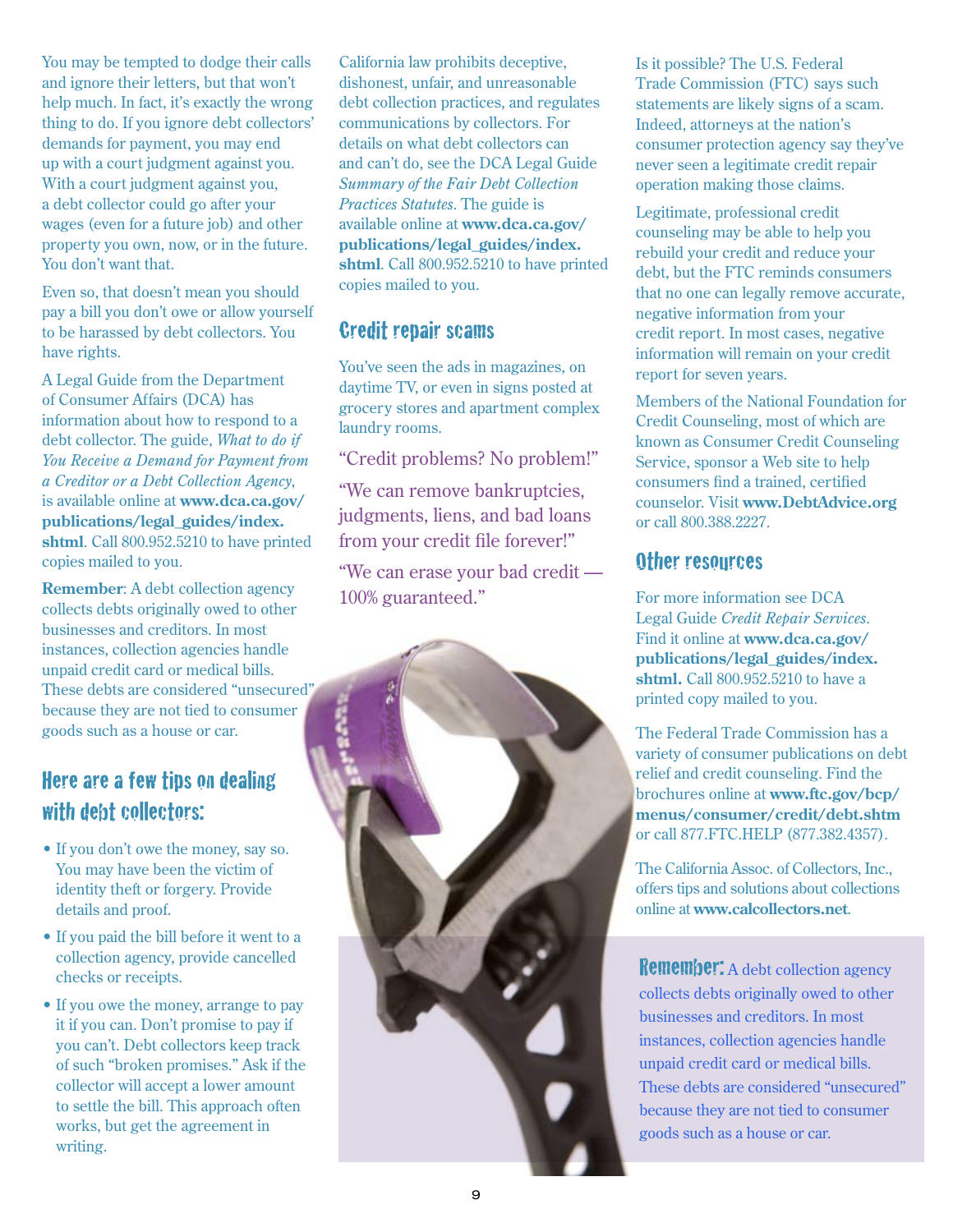## **CONSUMER SCAM ALERT:**

### **Security** Code Phishers

Cons who are fishing (phishing) for your ID or credit card information have been calling consumers and posing as bank or credit card representatives for some time. Lately, according to the U.S. Federal Trade Commission, these criminals have been upgrading their ploys to increase the consumer's confidence that the call is genuine. They use the information they have, your credit card number and address, to get what they do not have, the security code on the back of your credit card.

### **Here's how the scam works:**

The scammer calls claiming to be from the security and fraud department of Visa or MasterCard and gives you a bogus badge number while notifying you that your account has been flagged for suspicious activity. He or she already has your credit card number and might mention a number of items which you deny purchasing. He or she then promises to credit your account, and asks you to confirm possession of the card by reading the three-digit security code on the back of the credit card. Once the scammer has your three-digit code, he or she can begin making

purchases on your card without your knowledge.

The Security and Fraud Departments of Visa and MasterCard report they receive complaints about this scam every day. They remind consumers that they would never ask for the code number off your credit card because they already have it. In addition, calls about suspicious activity on your card would likely come from the financial institution that issued the card, not Visa or MasterCard.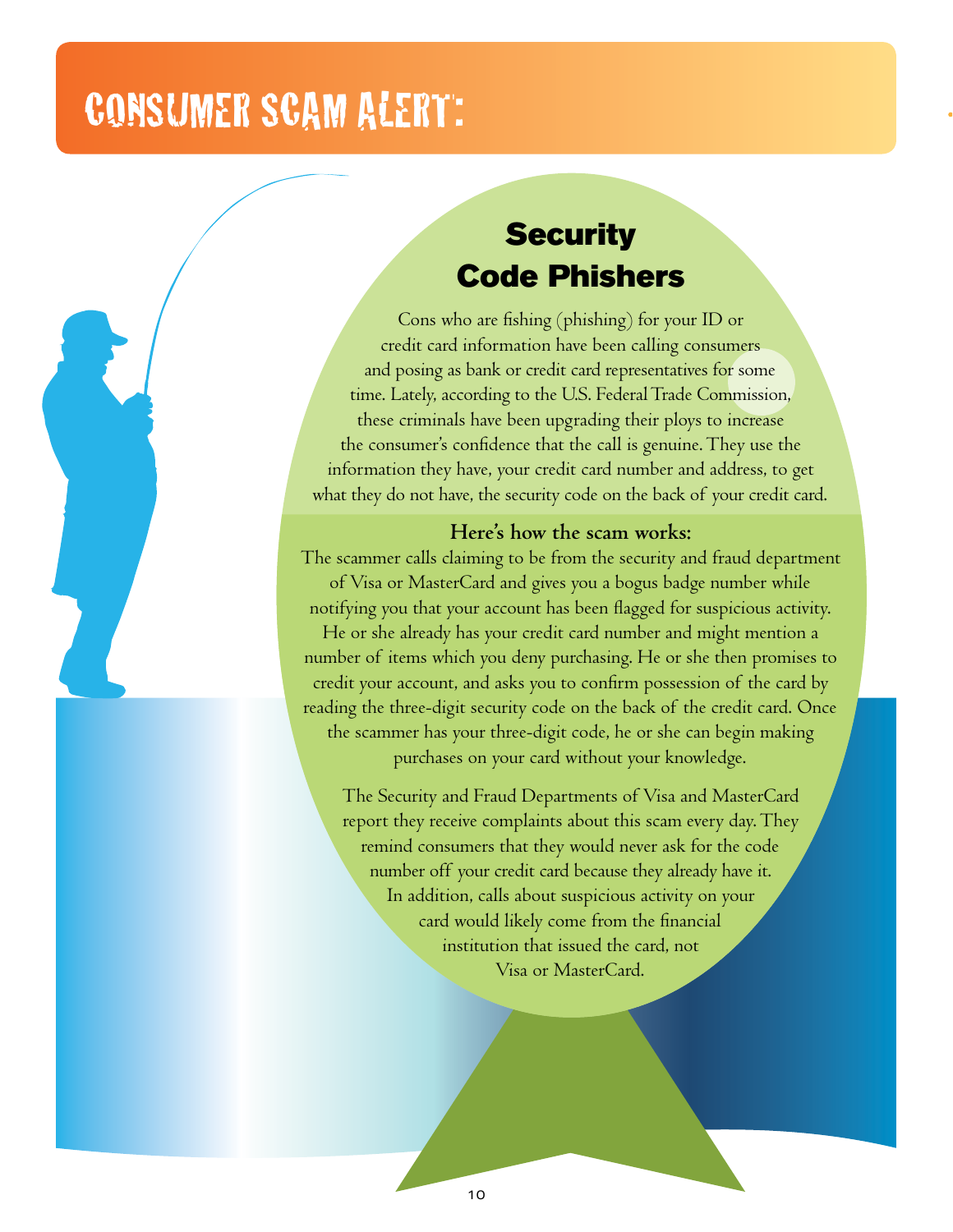# **Money \$marts**

Everyday financial facts to educate, empower, and amuse

### This edition: Plastic rap

Suzis Lizedit Card

Remember the old adage it takes money to make money? How about this one: It doesn't take money to spend money. If that makes sense to you, then you're a card-carrying member of the worldwide community of credit. But how much do you really know about the credit cards in your wallet? Life takes Visa. It pays to Discover. Is that about it?

What about that booklet with the really tiny printing that came with your credit card. Ever read it? Here's part of what you missed:

Each daily balance of Credit Purchases is determined by adding to the outstanding unpaid balance of Credit Purchases at the beginning of the billing cycle any new Credit Purchases posted to your account, and subtracting any payments as received and credits as posted to your account, but excluding any unpaid Finance Charges.

Got it? We thought so. Here, from various sources—and in regular words—are some things you absolutely should know about credit cards. See how many you can answer correctly.

### **1. What is a teaser rate?**

- a.) A credit card's temporary (really, really temporary!) low interest rate just to get you to sign up.
- b.) The amount of sweet talk you hear at a party.
- c.) The loan rate the car dealer offers.

### **2. What is a grace period?**

- a.) The window of time you have to pay off your balance before getting hit with a finance charge.
- b.) The amount of time you can drive when your car's gas gauge reads "E."
- c.) The length of time you can wear new shoes and still return them to the store.

### **3. What is a credit card's minimum monthly payment?**

- a.) The amount you owe each month.
- b.) The tiny amount the bank wants you to pay each month so that you won't pay off the bill for 30 years—if ever.
- c.) The amount you must pay each month to avoid late fees.

### **4. What is a credit card limit?**

- a.) The amount of time you're allotted when you talk to the bank about your card.
- b.) The highest balance you can have without triggering more bank fees.
- c.) The amount you can spend on holiday gifts.

### **5. What is a deadbeat, according to a credit card company?**

- a.) The co-worker who steals your lunch from the office refrigerator.
- b.) The consumer who ducks credit card interest fees by paying the bill in full each month.
- c.) The jerk who dents your car in the parking lot and splits.

Find more information about credit cards in the A to Z Guide to Credit Cards, online at

### **www.dca.ca.gov/publications/consumer.shtml.**

**Answers: 1). a 2). a 3). a,b,c 4.) b 5.) b**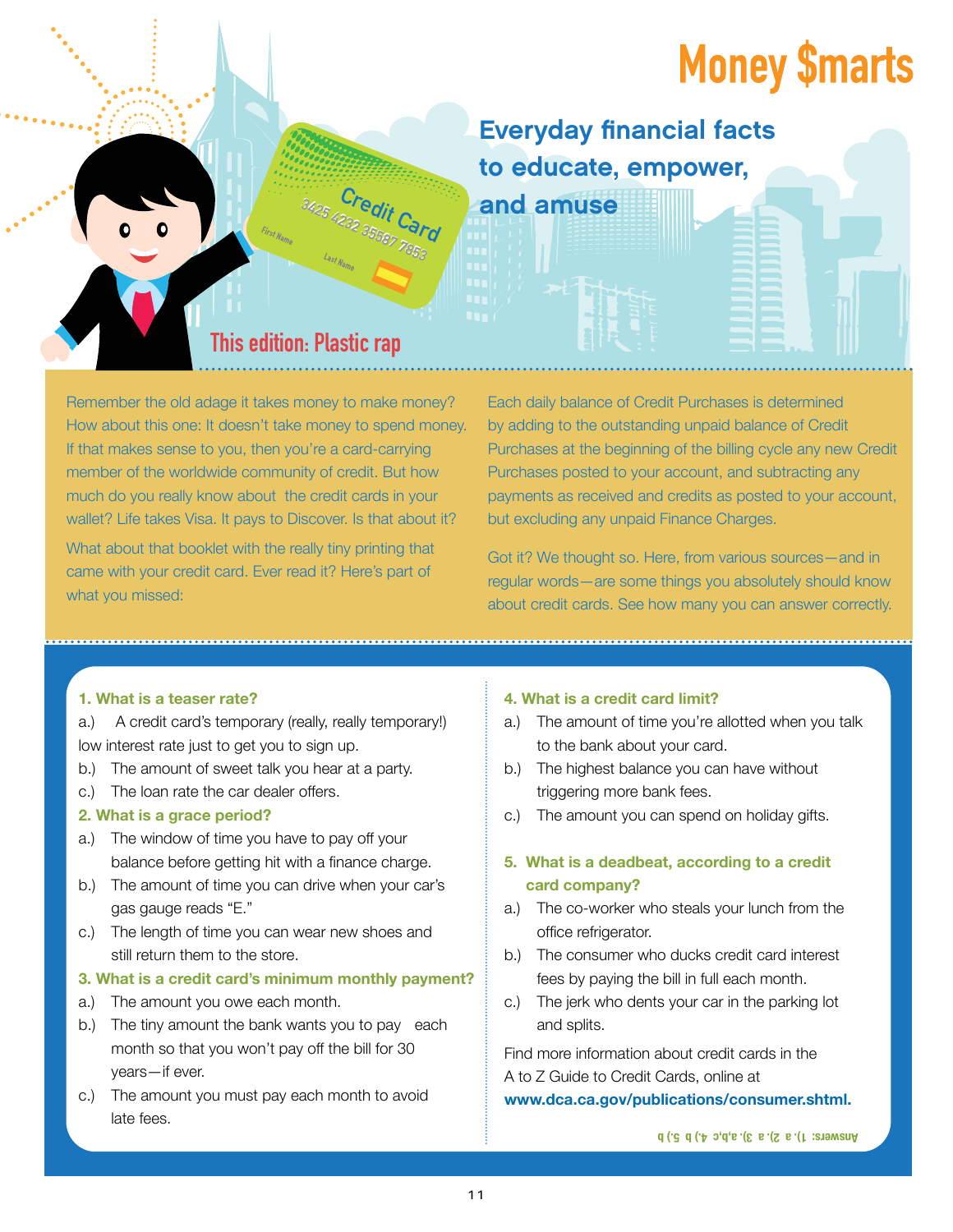

# Take Charge of Your Credit Card Debt! **Here are some tips.**

### **Never Make a Payment Late**.

Even if you can afford to pay only the minimum amount due, pay it on time. Late fees hurt more than your bank account; your credit score may be lowered, too.

### **Know the APR.**

The annual percentage rate is the interest rate you are charged each month for any balance you have on your credit card. Shop around for a card with a reasonable rate.

### **Don't Go Over the Limit.**

Penalty fees can be high for spending over your credit limit, and your interest rate may go up.

**Negotiate Rates and Fees.** Ask the credit card company for a lower interest rate or to have penalty fees waived. If you haven't been able to make payments, ask to set up an affordable payment plan.

### **Beware of Paying for Credit "Repair."**

"Credit repair" companies cannot clean up negative information on your credit report. They may simply vanish with your money. You can call a credit reporting agency to dispute mistakes on your report.

### **Take Charge of Your Finances.**

Learn about financial planning for your future, budgeting, and building wealth at the U.S. government Web site: **www.mymoney.gov**.

### **Consider a Debt Management Plan.**

Debt Management Plans can help by consolidating your debt into one monthly payment. To find a reputable company, go to **www.corp.ca.gov**. Find a low-cost credit counselor at **www.nfcc.org** or call (800) 388-2227.

### **Get Your Credit Score Free.**

Your credit score can determine whether a bank will loan you money and at what interest rate. By law, you are entitled to receive a free copy of your credit score every year from each of the three credit reporting bureaus. Order at **www.annualcreditreport.com**, or call (877) 322-8228 toll-free to have it mailed.

For consumer information and assistance, go to **www.takechargeca.ca.gov** or call DCA's Consumer Information Center at (800) 952-5210.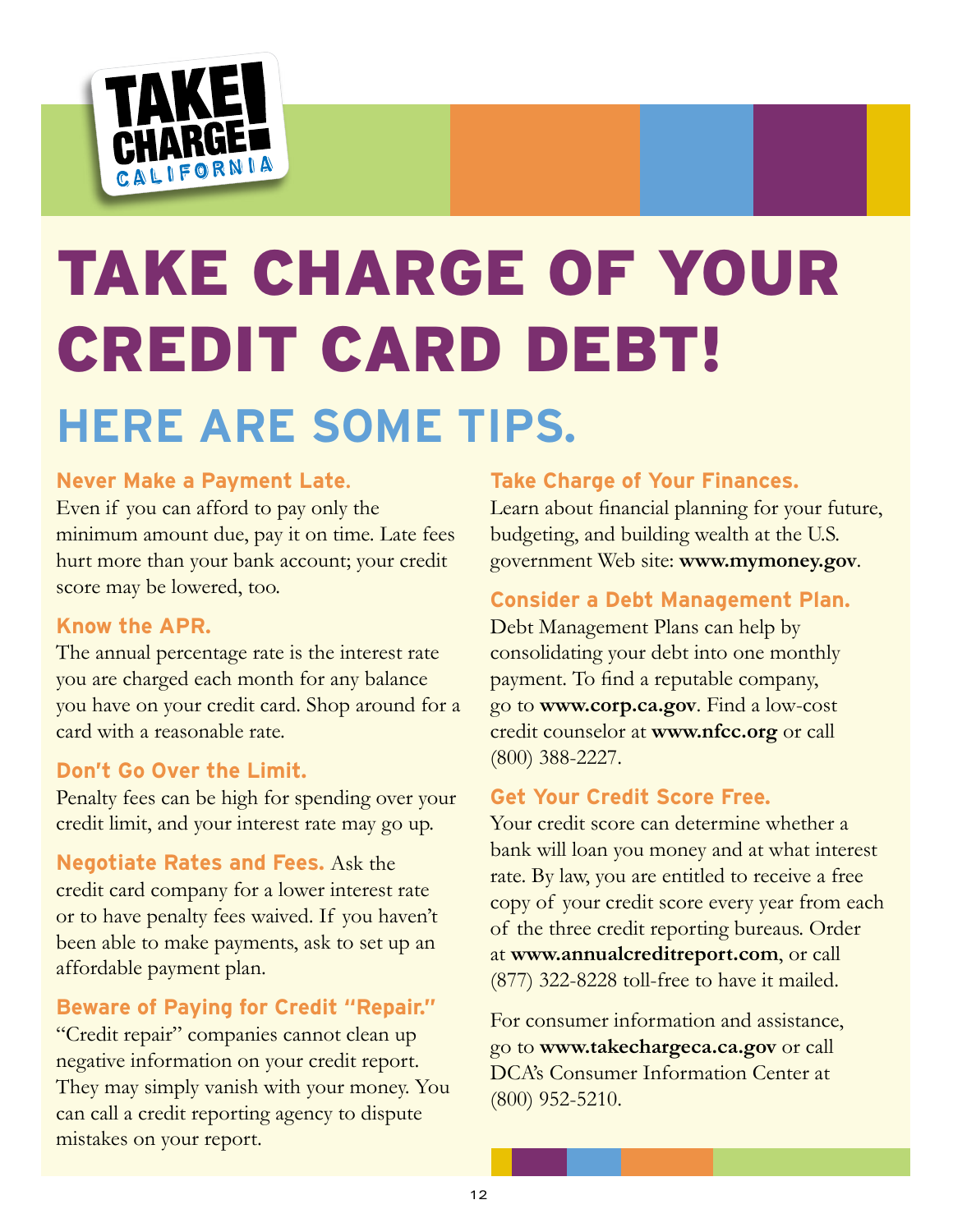# **Develop a Household Budget to Get a Grip on Your Finances**

If you've never really kept track of your expenses each week or each month, learning where your money goes can be eye-opening. But it can also be the first step in gaining control of your finances. A budget helps you find ways to save money and to avoid or reduce unnecessary expenditures, leaving you more money at the end of the month. Here are some common steps you can take to create – and stick to – a budget.

### **Step 1 – Track Your Expenses**

Save all your receipts and write down everything you spent money on, even the smallest purchases, for a month or so. Note which expenses are necessary, such as rent or mortgage, utilities, insurance, car payments, credit card payments, etc. Also note which are optional, such as entertainment, fast food, and the like. Writing down where the money is going can give you important insights into your spending habits, and where you might be able to realize some easy savings.



### **Step 2 – Know Your Income**

Start by figuring out how much money you have coming in every month, after taxes. Are you expecting overtime or bonus payments, or any layoff days? Consider those numbers, too.

### **Step 3 – Divide Your Monthly Expenditures**

One way to categorize your expenditures is to divide them into "Necessary," "Occasional Needs," and "Optional." Necessary expenses are things such as rent or mortgage payments, utilities, groceries, car payments, and auto insurance. Occasional needs may be clothing, school supplies, parking, dry cleaning, and the like. Optional expenditures include restaurant meals, movies, CDs, and other things you can do without.

### **Step 4 – Begin Doing the Math**

Add up the numbers in the "Necessary" column and then subtract that from your monthly income. Don't forget to account for expenses due every six months (like car insurance) or taxes.

Next, add up the column of "Occasional Needs" and make your best guess as to how much you will need to spend each month. Subtract that total from the amount left after you subtracted "Necessary" expenditures.

Now you have the amount that you can spend on "Optional" items. However, putting some of that money into savings is a very good habit to get into. That way, after a while, you'll have money set aside for emergencies or unforeseen circumstances. Another good trick is to give yourself a weekly allowance of cash and not spend any more than your allowance.

### **Step 5 – Review Frequently**

As you budget every month, you may notice recurring expenses that are unnecessary. Weed them out. Be ruthless. For example, if you stop and get a cup of coffee every morning, consider going once a week instead. Save money on gasoline by taking public transportation or carpooling to work.

### **Step 6 – Reward Yourself Once in a While**

Remember to reward yourself once in a while as you see your finances improve. This will help you remember why you're budgeting in the first place.